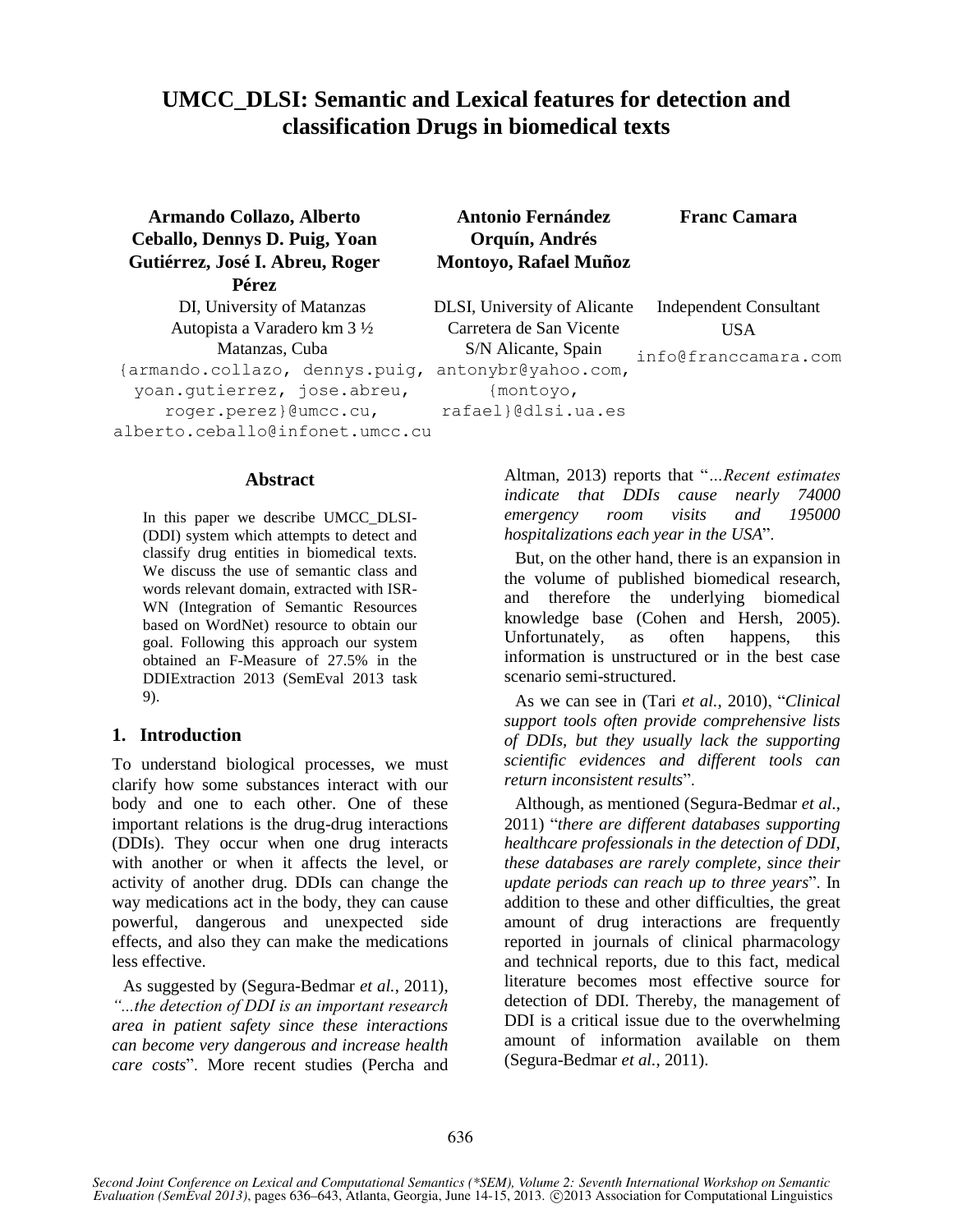#### **1.1. Task Description**

With the aim of reducing the time the health care professionals invest on reviewing the literature, we present a feature-based system for drug detection and classification in biomedical texts.

The DDIExtraction2013 task was divided into two subtasks: Recognition and classification of drug names (Task 9.1) and Extraction of drugdrug interactions (Task 9.2). Our system was developed to be presented in the Task 9.1. In this case, participants were to detect and classify the drugs that were present in the test data set which was a set of sentences related to the biomedical domain obtained from a segmented corpus. The output consisted of a list mentioning all the detected drugs with information concerning the sentence it was detected from as well as its offset in that sentence (the position of the first and the last character of the drug in the sentence, 0 being the first character of a sentence). Also the type of the drug should have been provided.

As to the type, participants had to classify entities in one of these four groups<sup>1</sup>:

- Drug: any chemical agent used for treatment, cure, prevention or diagnose of diseases, which have been approved for human usage.
- Brand: any drug which firstly have been developed by a pharmaceutical company.
- Group: any term in the text designating a relation among pharmaceutical substances.
- No-Human: any chemical agent which affects the human organism. An active substance non-approved for human usage as medication.

In the next section of the paper, we present related works (Section 2). In Section 3, we discuss the feature-based system we propose. Evaluation results are discussed in Section 4. Finally, we conclude and propose future work (Section 5).

## **2. Related Work**

 $\overline{a}$ 

One of the most important workshops on the domain of Bioinformatics has been BioCreAtIve (Critical Assessment of Information Extraction in Biology) (Hirschman *et al.*, 2005). This workshop has improved greatly the Information Extraction techniques applied to the biological domain. The goal of the first BioCreAtIvE challenge was to provide a set of common evaluation tasks to assess the state-of-the-art for text mining applied to biological problems. The workshop was held in Granada, Spain on March 28-31, 2004.

According to Hirschman, the first BioCreAtIvE assessment achieved a high level of international participation (27 groups from 10 countries). The best system results for a basic task (gene name finding and normalization), where a balanced 80% precision/recall or better, which potentially makes them suitable for real applications in biology. The results for the advanced task (functional annotation from free text) were significantly lower, demonstrating the current limitations of text-mining approaches.

The greatest contribution of BioCreAtIve was the creation and release of training and test data sets for both tasks (Hirschman *et al.*, 2005).

One of the seminal works where the issue of drug detection was mentioned was (Grönroos *et al.*, 1995). Authors argue the problem can be solved by using a computerized information system, which includes medication data of individual patients as well as information about non-therapeutic drug-effects. Also, they suggest a computerized information system to build decision support modules that, automatically give alarms or alerts of important drug effects other than therapeutic effects. If these warnings concern laboratory tests, they would be checked by a laboratory physician and only those with clinical significance would be sent to clinicians.

Here, it is important to note the appearance of the knowledgebase  $DrugBank<sup>2</sup>$ . Since its first release in 2006 (Wishart *et al.*, 2008) it has been widely used to facilitate in silico drug target discovery, drug design, drug docking or screening, drug metabolism prediction, drug interaction prediction and general pharmaceutical education. DrugBank has also significantly improved the power and simplicity of its structure query and text query searches.

 $\overline{a}$ 

<sup>1</sup> http://www.cs.york.ac.uk/semeval-2013/task9

<sup>2</sup> http://redpoll.pharmacy.ualberta.ca/drugbank/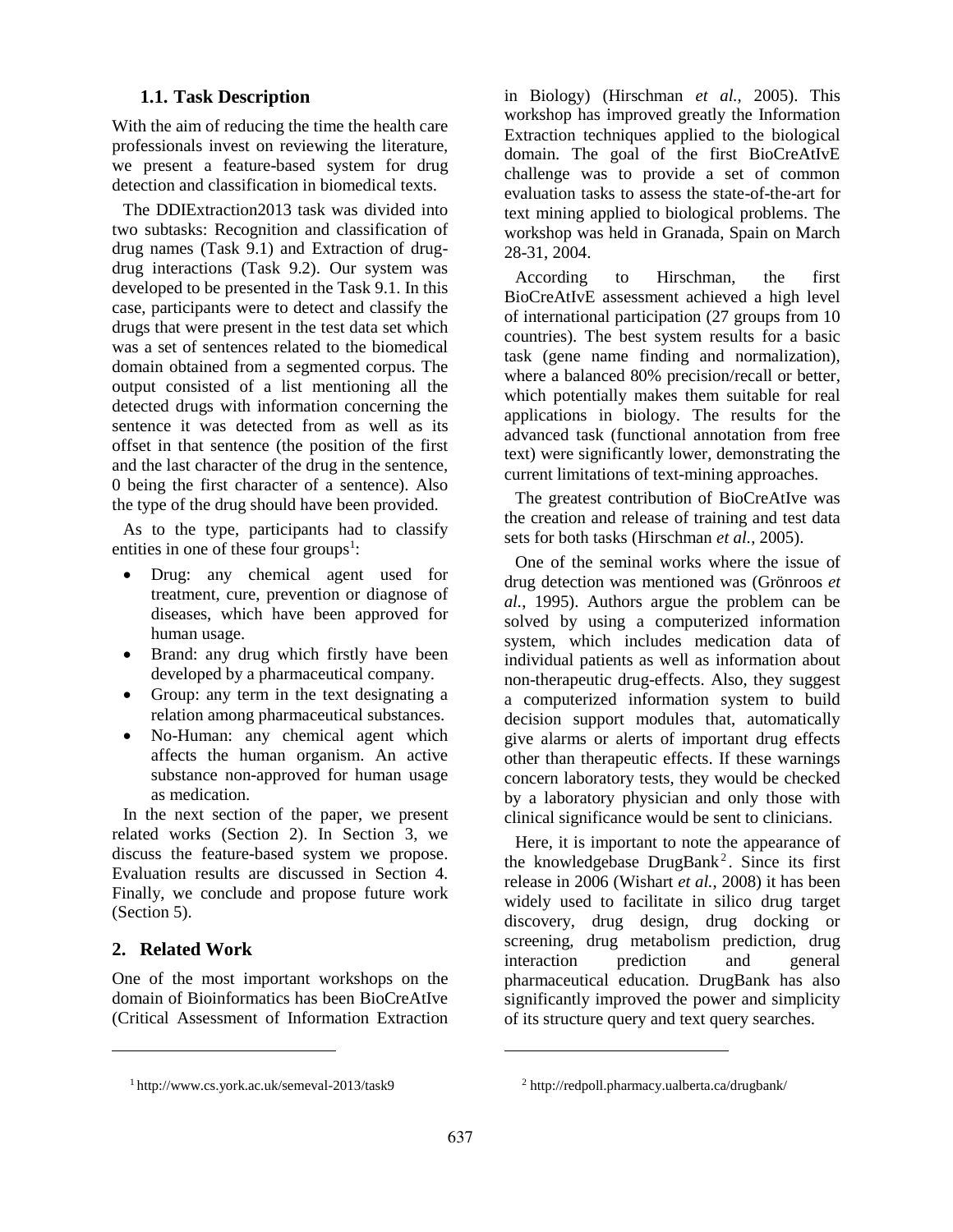Later on, in 2010 Tari propose an approach that integrates text mining and automated reasoning to derive DDIs (Tari *et al.*, 2010). Through the extraction of various facts of drug metabolism, they extract, not only the explicitly DDIs mentioned in text, but also the potential interactions that can be inferred by reasoning. This approach was able to find several potential DDIs that are not present in DrugBank. This analysis revealed that 81.3% of these interactions are determined to be correct.

On the DDIExtraction 2011 (Segura-Bedmar *et al.*, 2011) workshop (First Challenge Task on Drug-Drug Interaction Extraction) the best performance was achieved by the team WBI from Humboldt-Universitat, Berlin. This team combined several kernels and a case-based reasoning (CBR) system, using a voting approach.

In this workshop relation extraction was frequently and successfully addressed by machine learning methods. Some of the more common used features were co-occurrences, character n-grams, Maximal Frequent Sequences, bag-of-words, keywords, etc.

Another used technique is distant supervision. The first system evaluating distant supervision for drug-drug interaction was presented in (Bobić *et al.*, 2012), they have proposed a constraint to increase the quality of data used for training based on the assumption that no selfinteraction of real-world objects are described in sentences. In addition, they merge information from IntAct and the University of Kansas Proteomics Service (KUPS) database in order to detect frequent exceptions from the distant supervision assumption and make use of more data sources.

Another important work related to Biomedical Natural Language Processing was BioNLP (Björne *et al.*, 2011) it is an application of natural language processing methods to analyze textual data on biology and medicine, often research articles. They argue that information extraction techniques can be used to mine large text datasets for relevant information, such as relations between specific types of entities.

Inspired in the previews works the system we propose makes use of machine learning methods too, using some of the common features

described above, such as the n-grams and keywords and co-occurrences, but we also add some semantic information to enrich those features.

## **3. System Description**

As it has been mentioned before, the system was developed to detect and classify drugs in biomedical texts, so the process is performed in two main phases:

- drug detection.
- drug classification.

Both phases are determined by the following stages, described in Figure 1:

- I. Preprocessing
- II. Feature extraction
- III. Classification





Given a biomedical sentence, the system obtains the lemmas and POS-tag of every token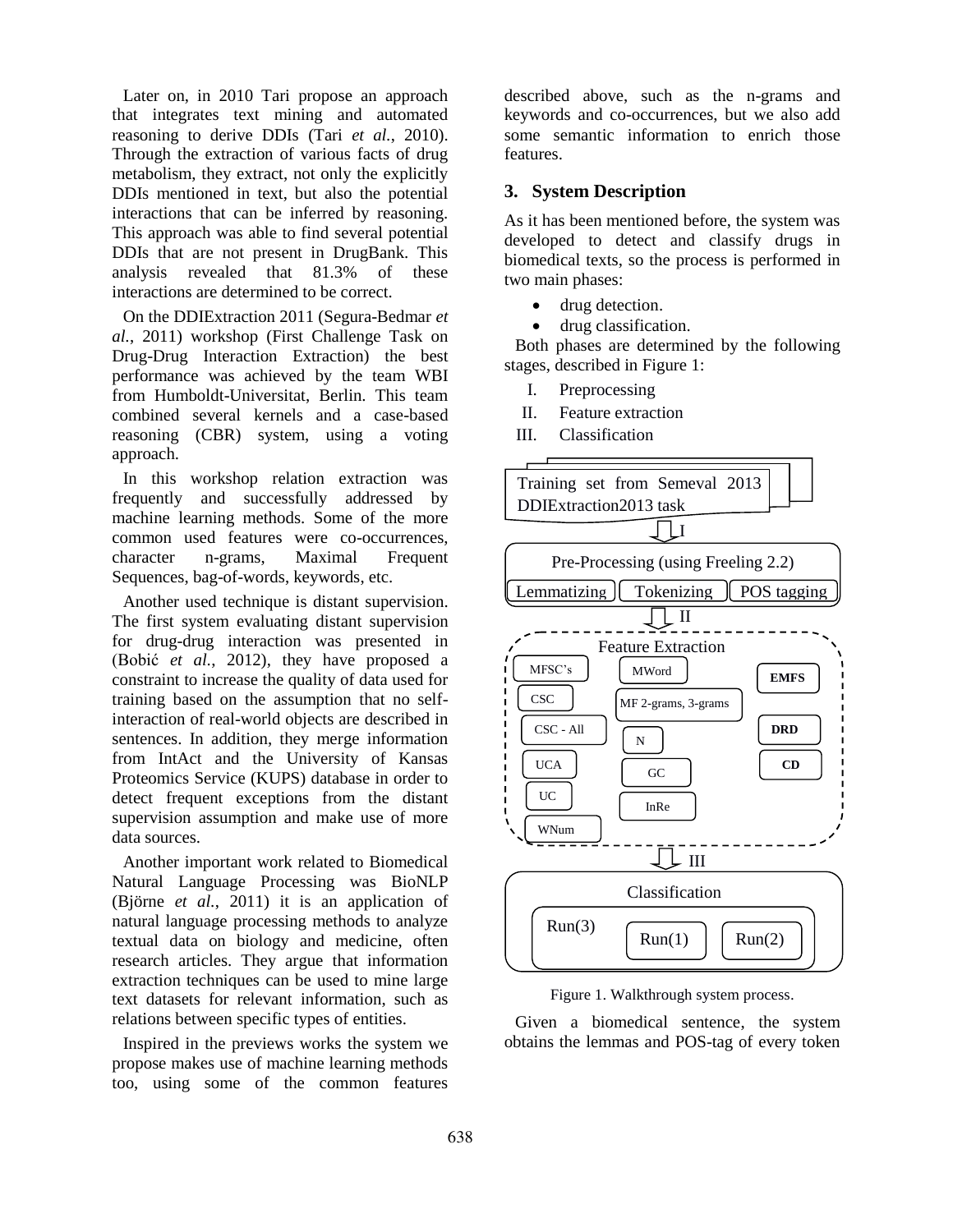of the sentence, by means of Freeling tool<sup>3</sup>. After that, it is able to generate candidates according to certain parameters (see section 3.3).

Then, all the generated candidates are processed to extract the features needed for the learning methods, in order to determine which candidates are drugs.

After the drugs are detected, the system generates a tagged corpus, following the provided training corpus structure, containing the detected entities, and then it proceeds to classify each one of them. To do so, another supervised learning algorithm was used (see section 3.3).

## **3.1. Candidates generation**

Drugs and drug groups, as every entity in Natural Language, follow certain grammatical patterns. For instance, a drug is usually a noun or a set of nouns, or even a combination of verbs and nouns, especially verbs in the past participle tense and gerunds. But, one thing we noticed is that both drugs and drug groups end with a noun and as to drug groups that noun is often in the plural.

Based on that idea, we decided to generate candidates starting from the end of each sentence and going forward.

Generation starts with the search of a pivot word, which in this case is a noun. When the pivot is found, it is added to the candidates list, and then the algorithm takes the word before the pivot to see if it complies with one of the patterns i.e. if the word is a noun, an adjective, a gerund or past participle verb. If it does, then it and the pivot form another candidate.

After that, the algorithm continues until it finds a word that does not comply with a pattern. In this case, it goes to the next pivot and stops when all the nouns in the sentence have been processed, or the first word of the sentence is reached.

## **3.2. Feature Description**

For the DDIExtraction2013<sup>4</sup> task 9 three runs of the same system were performed with different

 $\overline{a}$ 

features each time. The next sections describes the features we used.

## **3.2.1. Most Frequent Semantic Classes (MFSC)**

Given a word, its semantic class label (Izquierdo *et al.*, 2007) is obtained from WordNet using the ISR-WN resource (Gutiérrez *et al*., 2011; 2010). The semantic class is that associated to the most probable sense of the word. For each entity in the training set we take the words in the same sentence and for each word its semantic class is determined. This way, we identify the  $400<sup>5</sup>$  most frequent semantic classes associated to words surrounding the entities in the training set.

For a candidate entity we use 400 features to encode information with regard to whether or not in its same sentence a word can be found belonging to one of the most frequent semantic classes.

Each one of these features takes a value representing the distance (measured in words) a candidate is from the nearest word with same semantic class which represents the attribute.

If the word is to the left of the candidate, the attribute takes a negative value, if it is to the right, the value is positive, and zero if no word with that semantic class is present in the sentence the candidate belongs to.

To better understand that, consider A1 is the attribute which indicates if in the sentence of the candidate a word can be found belonging to the semantic class 1. Thus, the value of A1 is the distance the candidate is from the closest word with semantic class 1 in the sentence that is being analyzed.

## **3.2.2. Candidate Semantic Class (CSC)**

The semantic class of candidates is also included in the feature set, if the candidate is a multiword, then the semantic class of the last word (the pivot word) is taken.

 $\overline{a}$ 

<sup>3</sup> http://nlp.lsi.upc.edu/freeling/

<sup>4</sup> http://www.cs.york.ac.uk/semeval-2013/task9/

<sup>&</sup>lt;sup>5</sup> This value was extracted from our previous experiment.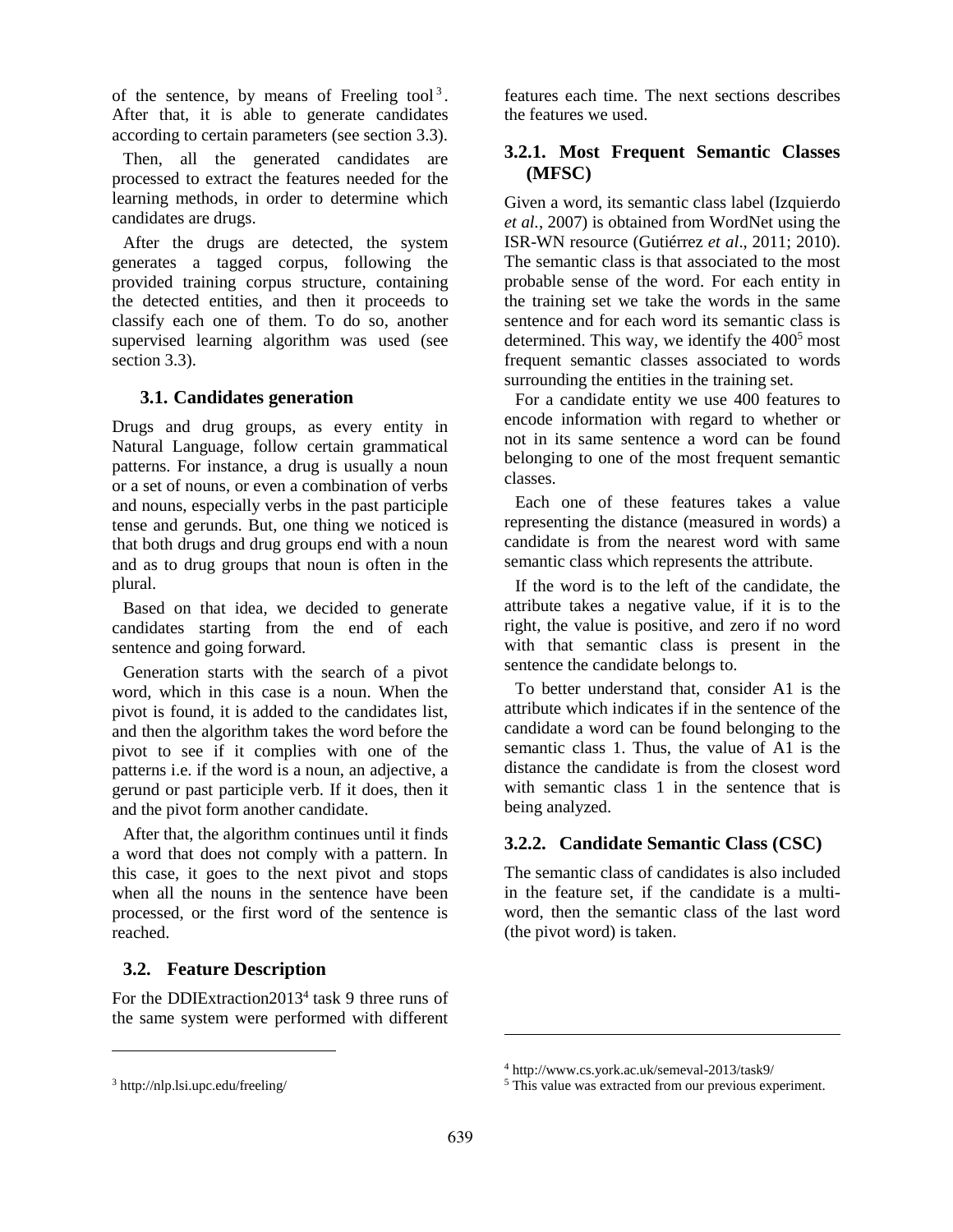## **3.2.3. Most Frequent Semantic Classes from Entities (EMFSC)**

In order to add more semantic information, we decided to find the most frequent semantic classes among all the entities that were tagged in the training data set. We included, in the feature set, all the semantic classes with a frequency of eight or more, because all the classes we wanted to identify were represented in that threshold. In total, they make 29 more features. The values of every one of them, is the sum of the number of times it appears in the candidate.

## **3.2.4. Candidate Semantic Class All Words (CSC-All)**

This feature is similar to CSC, but in this case the candidate is a multi-word, we not only look for the semantic class of the pivot, but also the whole candidate as one.

## **3.2.5. Drug-related domains (DRD)**

Another group of eight attributes describes how many times each one of the candidates belongs to one of the following drug-related domains (DRD) (medicine, anatomy, biology, chemistry, physiology, pharmacy, biochemistry, genetics). These domains where extracted from WordNet Domains. In order to determine the domain that a word belongs to, the proposal of DRelevant (Vázquez *et al.*, 2007; Vázquez *et al.*, 2004) was used.

To illustrate how the DRD features take their values, consider the following sentence:

"…until the lipid response to Accutane is established."

One of the candidates the system generates would be "lipid response". It is a two-word candidate, so we take the first word and see if it belongs to one of the above domains. If it does, then we add one to that feature. If the word does not belong to any of the domains, then its value will be zero. We do the same with the other word. In the end, we have a collection where every value corresponds to each one of the domains. For the example in question the collection would be:

| medicine     |  |
|--------------|--|
| anatomy      |  |
| biology      |  |
| chemistry    |  |
| physiology   |  |
| pharmacy     |  |
| biochemistry |  |
| genetics     |  |

Table 1. DRD value assignment example.

## **3.2.6. Candidate word number (WNum)**

Because there are candidates that are a multiword and others that are not, it may be the case that a candidate, which is a multi-word, has an EMFSC bigger than others which are not a multi-word, just because more than one of the words that conform it, have a frequent semantic class.

We decided to add a feature, called WNum, which would help us normalize the values of the EMFSC. The value of the feature would be the number of words the candidate has. Same thing happens with DRD.

# **3.2.7. Candidate Domain (CD)**

The value of this nominal feature is the domain associated to the candidate. If the candidate is a multi-word; we get the domain of all the words as a whole. In both cases the domain for a single word as well as for a multi-word is determined using the relevant domains obtained by (Vázquez et al., 2007; Vázquez et al., 2004).

# **3.2.8. Maximum Frequent 2-grams, 3 grams**

Drugs usually contain sequences of characters that are very frequent in biomedical domain texts. These character sequences are called *n*grams, where *n* is the number of characters in the sequence. Because of that, we decided to add the ten most frequent *n*-grams with *n* between two and three. The selected *n*-grams are the following: "in" (frequency: 8170), "ne" (4789), "ine" (3485), "ti" (3234), "id" (2768), "an" (2704), "ro" (2688), "nt" (2593), "et" (2423), "en"  $(2414)$ .

These features take a value of one if the candidate has the corresponding character sequence and zero if it does not. For instance: if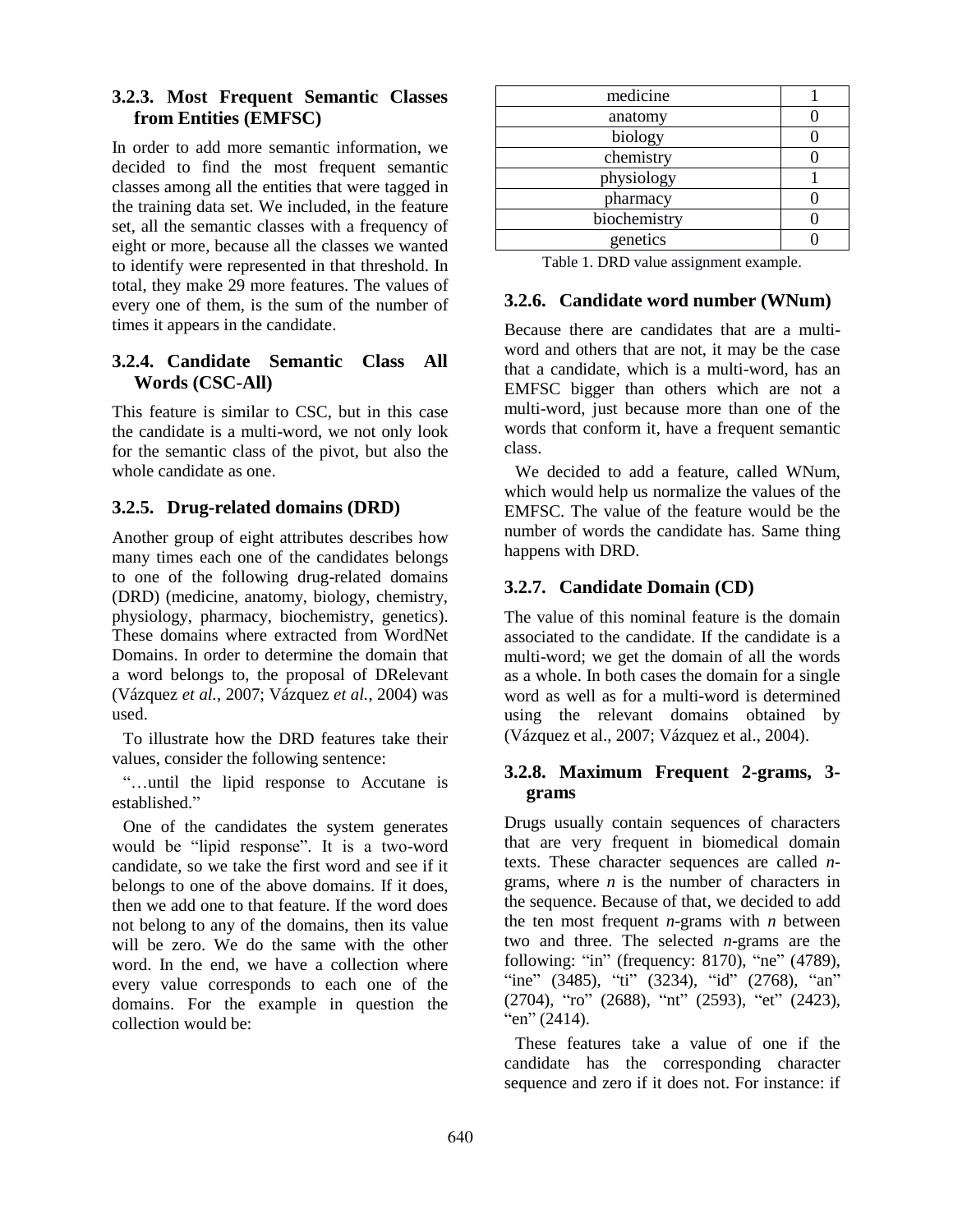| $\lq$ in"              |  |
|------------------------|--|
| "ne"                   |  |
| "ine"                  |  |
| $\alpha_{\text{t}}$    |  |
| " $id$ "               |  |
| ``an"                  |  |
| ``ro"                  |  |
| $\lq$ <sup>"</sup> nt" |  |
| "et"                   |  |
| "en"                   |  |

we had the candidate "panobinostat" it will generate the following collection:

Table 2. MF 2-gram, 3-gram.

# **3.2.9. Uppercase (UC), Uppercase All (UCA). Multi-word (MWord) and Number (N)**

Other features say if the first letter of the candidate is an uppercase; if all of the letters are uppercase (UCA); if it is a multi-word (MWord) and also if it is in the singular or in the plural (N).

## **3.2.10. L1, L2, L3 and R1, R2, R3**

The Part-of-Speech tags of the closest three surrounding words of the candidates are also included. We named those features L1, L2, and L3 for POS tags to the left of the candidate, and R1, R2, and R3 for those to the right.

# **3.2.11. POS-tagging combination (GC)**

Different values are assigned to candidates, in order to identify its POS-tagging combination. For instance: to the following entity "combined oral contraceptives" taken from DDI13-train-TEES-analyses-130304.xml<sup>6</sup> training file, which was provided for task 9.1, corresponds 5120. This number is the result of combining the four grammatical categories that really matter to us: R for adverb, V for verb, J for adjective, N for noun.

A unique number was given to each combination of those four letters. We named this feature GC.

 $\overline{a}$ 

#### **3.2.12. In resource feature (InRe)**

A resource was created which contains all the drug entities that were annotated in the training corpus, so another attribute tells the system if the candidate is in the resource.

Since all of the entities in the training data set were in the resource this attribute could take a value of one for all instances. Thus the classifier could classify correctly all instances in the training data set just looking to this attribute, which is not desirable. To avoid that problem, we randomly set its value to zero every 9/10 of the training instances.

#### **3.3. Classification**

All the features extracted in the previous stages are used in this stage to obtain the two models, one for drug detection phase, and the other for drug classification phase.

We accomplished an extensive set of experiments in order to select the best classifier. All algorithms implemented in WEKA, except those that were designed specifically for a regression task, were tried. In each case we perform a 10-fold cross-validation. In all experiments the classifiers were settled with the default configuration. From those tests we select a decision tree, the C4.5 algorithm (Gutiérrez *et al.*, 2011; 2010) implemented as the J48 classifier in WEKA. This classifier yields the better results for both drug detection and drug classification.

The classifier was trained using a set of 463 features, extracted from the corpus provided by SemEval 2013, the task 9 in question.

As it was mentioned before, three runs were performed for the competition. Run (1) used the following features for drug detection: MFSC (only 200 frequent semantic classes), MF 2 grams, 3-grams, UC, UCA, MWord, N, L1, L2, L3, R1, R2, R3, CSC, CD, WNum, GC and InRe.

Drug classification in this run used the same features except for CD, WNum, and GC. Run (2) has all the above features, but we added the remaining 200 sematic classes that we left out in Run (1) to the detection and the classification models. In Run (3), we added EMFSC feature to the detection and the classification models.

<sup>6</sup> http://www.cs.york.ac.uk/semeval-2013/task9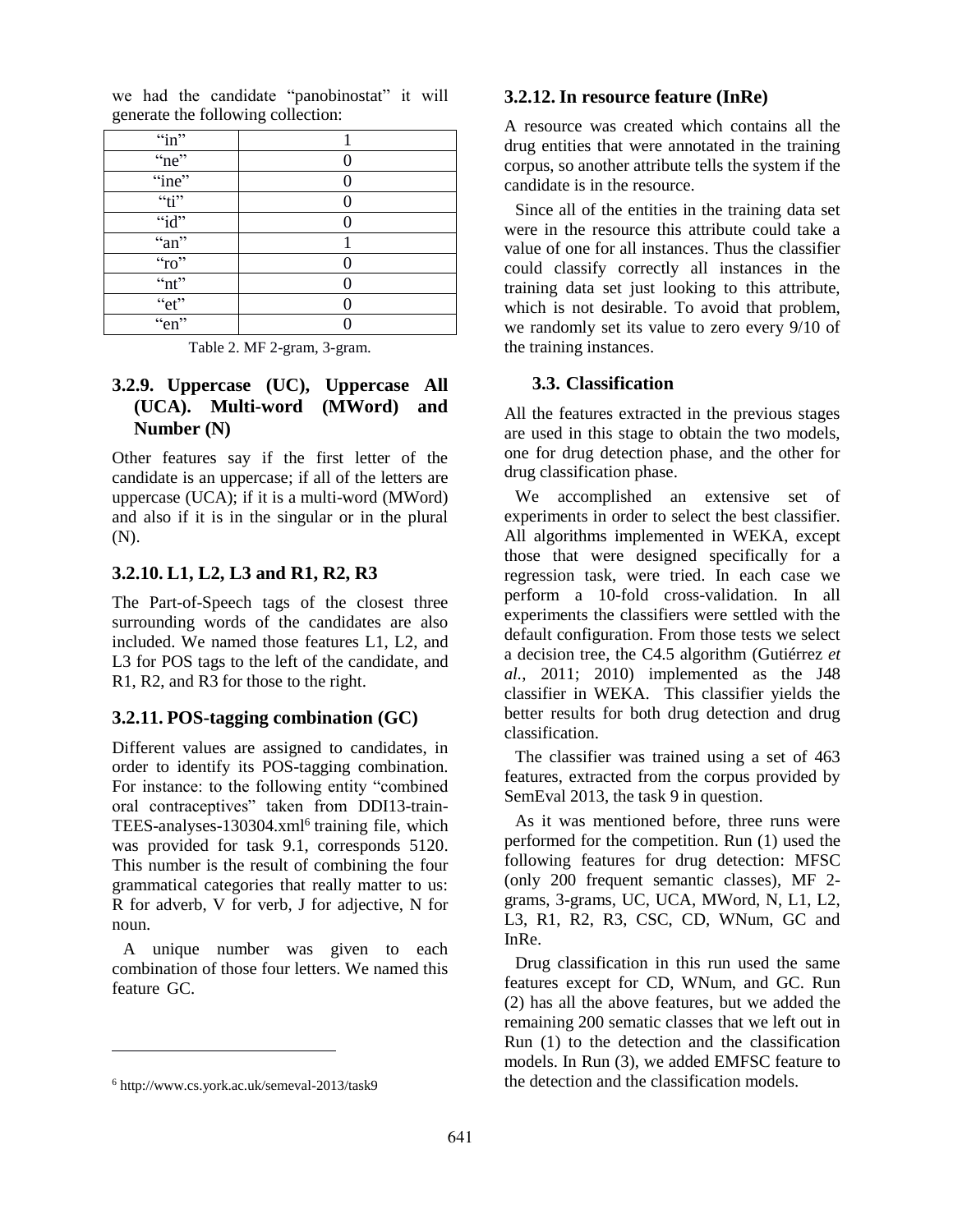**4. Results**

In the task, the results of the participants were compared to a gold-standard and evaluated according to various evaluation criteria:

- Exact evaluation, which demands not only boundary match, but also the type of the detected drug has to be the same as that of the gold-standard.
- Exact boundary matching (regardless of the type).
- Partial boundary matching (regardless of the type)
- Type matching.

Precision and recall were calculated using the scoring categories proposed by MUC<sup>7</sup>:

- COR: the output of the system and the gold-standard annotation agree.
- INC: the output of the system and the gold-standard annotation disagree.
- PAR: the output of the system and the gold-standard annotation are not identical but has some overlapping text.
- MIS: the number of gold-standard entities that were not identify by the system.
- SPU: the number of entities labeled by the system that are not in the gold-standard.

Table 3 , Table 4 and Table 5 show the system results in the DDIExtraction2013 competition for Run (1).

Run (2) and Run (3) results are almost the same as Run (1). It is an interesting result since in those runs 200 additional features were supplied to the classifier. In feature evaluation, using CfsSubsetEval and GeneticSearch with WEKA we found that all these new features were ranked as worthless for the classification. On the other hand, the following features were the ones that really influenced the classifiers: MFSC (215 features only), MF 2-grams, 3 grams ("ne", "ine", "ti", "ro", "et", "en"), WNum, UC, UCA, L1, R1, CSC, CSC-All, CD, DRD (anatomy, physiology, pharmacy, biochemistry), InRe, GC and EMFS, specifically music.n.01, substance.n.01, herb.n.01, artifact.n.01, nutriment.n.01, nonsteroidal\_antiinflammatory.n.01, causal\_agent.n.01 have a

 $\overline{a}$ 

#### frequency of 8, 19, 35, 575, 52, 80, 63 respectively.

| Measure    | Strict | Exact    | Partial  | Type |  |
|------------|--------|----------|----------|------|--|
|            |        | Matching | Matching |      |  |
| <b>COR</b> | 319    | 354      | 354      | 388  |  |
| <b>INC</b> | 180    | 145      |          | 111  |  |
| <b>PAR</b> | 0      |          | 145      |      |  |
| <b>MIS</b> | 187    | 187      | 187      | 187  |  |
| <b>SPU</b> | 1137   | 1137     | 1137     | 1137 |  |
| Precision  | 0.19   | 0.22     | 0.22     | 0.24 |  |
| Recall     | 0.47   | 0.52     | 0.62     | 0.57 |  |

Table 3. Run (1), all scores.

| Measure    | Drug | Brand | Group | $Drug_n$ |
|------------|------|-------|-------|----------|
| <b>COR</b> | 197  | 20    | 93    |          |
| <b>INC</b> | 23   | 2     | 43    |          |
| <b>PAR</b> |      |       |       |          |
| <b>MIS</b> | 131  | 37    | 19    | 111      |
| <b>SPU</b> | 754  | 47    | 433   | 14       |
| Precision  | 0.2  | 0.29  | 016   | 0.38     |
| Recall     | 0.56 | 0.34  | 0.6   | 0.07     |
| F1         | 0.3  | 0.31  | 0.26  | 0.12     |

| Table 4. Scores for entity types, exact matching in |
|-----------------------------------------------------|
| Run (1).                                            |

|                 | <b>Precision</b> | <b>Recall</b> | F1   |
|-----------------|------------------|---------------|------|
| Macro average   | 0.26             | 0.39          | 0.31 |
| Strict matching | ገ 19             | 0.46          |      |

Table 5. Macro average and Strict matching measures in Run (1).

#### **5. Conclusion and future works**

In this paper we show the description of UMCC\_DLSI-(DDI) system, which is able to detect and classify drugs in biomedical texts with acceptable efficacy. It introduces in this thematic the use of semantic information such as semantic classes and the relevant domain of the words, extracted with ISR-WN resource. With this approach we obtained an F-Measure of 27.5% in the Semeval DDI Extraction2013 task 9.

As further work we propose to eliminate some detected bugs (i.e. repeated instances, multiwords missed) and enrich our knowledge base (ISR-WN), using biomedical sources as UMLS<sup>8</sup>, SNOMED<sup>9</sup> and OntoFis<sup>10</sup>.

 $\overline{a}$ 

<sup>7</sup>http://www.itl.nist.gov/iaui/894.02/related\_projects/muc/m uc\_sw/muc\_sw\_manual.html

<sup>8</sup> http://www.nlm.nih.gov/research/umls

<sup>9</sup> http://www.ihtsdo.org/snomed-ct/

<sup>10</sup> http://rua.ua.es/dspace/handle/10045/14216